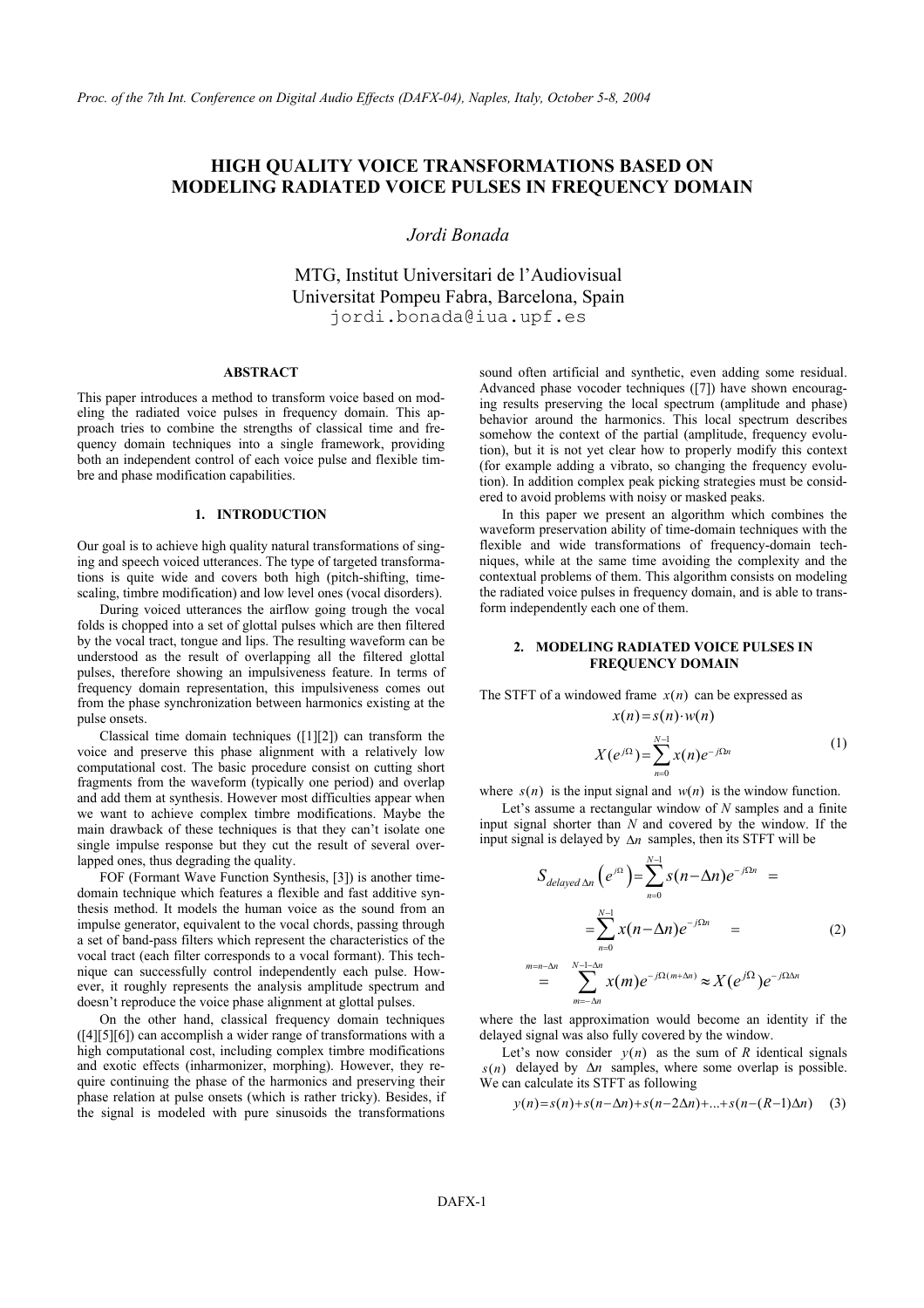

Figure 1:  $\left| \text{sinc}_R (\Omega \Delta n) \right|$ ,  $R=32, \Delta=8, N=256$ .

$$
Y(e^{j\Omega}) = \sum_{n=0}^{N-1} y(n)e^{-j\Omega k} =
$$
  
\n
$$
\approx X(e^{j\Omega}) \Big[ 1 + e^{-j\Omega \Delta n} + e^{-2j\Omega \Delta n} + ... + e^{-(R-1)j\Omega \Delta n} \Big] =
$$
  
\n
$$
= X(e^{j\Omega}) \sum_{r=0}^{r=R-1} e^{-j\Omega \Delta n r} = X(e^{j\Omega}) \frac{1 - e^{-j\Omega \Delta n R}}{1 - e^{-j\Omega \Delta n}} =
$$
  
\n
$$
= X(e^{j\Omega}) e^{-j\Omega \Delta n \frac{R-1}{2}} \frac{\sin(0.5\Omega \Delta n R)}{\sin(0.5\Omega \Delta n)} \triangleq
$$
  
\n
$$
\triangleq X(e^{j\Omega}) \operatorname{sinc}_R(\Omega \Delta n)
$$

The effect of the term sinc<sub>*R*</sub> ( $\Omega \Delta n$ ) is somehow sampling the spectrum of  $X(e^{j\Omega})$ , since this term can be seen as a train of equidistant pulses located each  $2\pi / \Delta n$  radians (see Figure 1). All the pulses have a constant value of R, as can be seen below

$$
\sin c_R (\Omega \Delta n) \Big|_{\Omega_r = r \frac{2\pi}{\Delta n}} = e^{-j\pi r (R-1)} \frac{\sin (r\pi R)}{\sin (r\pi)}
$$
  
\n
$$
\lim_{\Omega_r \to r \frac{2\pi}{\Delta n}} \left| \sin c_R (\Omega \Delta n) \right| = R
$$
\n(5)  
\n
$$
\lim_{\Omega_r \to r \frac{2\pi}{\Delta n}} \measuredangle \sin c_R (\Omega \Delta n) = 0
$$

Consequently, if we assume  $| X(e^{j\Omega}) |$  and  $\angle X(e^{j\Omega})$  vary slowly along frequency, we can estimate  $X(e^{j\Omega})$  from  $Y(e^{j\Omega})$  by interpolating the values at  $\Omega_r$  frequencies. The interpolation algorithm could be just a linear interpolation but a spline method is preferred. The resolution depends on ∆*n* where a bigger value means better resolution. The reconstructed signal  $x'(n)$  can be computed by means of the inverse STFT of the estimated  $X \cdot (e^{j\Omega})$ 

$$
x'(n) = \frac{1}{N} \sum_{n=0}^{N-1} X'\left(e^{j\Omega}\right) e^{j\Omega n} \tag{6}
$$

And finally we could approximate the input signal as  $s'(n) = x'(n)$ .

In the case of voiced utterances in a speech or singing voice recording,  $s(n)$  corresponds to a radiated glottal pulse filtered by the vocal tract. However, what we usually deal with is the result of several consecutive voice pulses, as we see in Figure 2, which are overlapped along time and not fully covered by the window. In this case ∆*n* is straightforward related to the voice pitch by

 $\Delta n = f_s / pitch$ , where  $f_s$  is the sampling rate. Besides, the radi-<br>ated voice pulses are not identical because the voice production system is changing its characteristics continuously along time. However, if the window is short enough so that the signal is quasistationary, then the above method would allow estimating a single radiated voice pulse.



Figure 2: *Spectrum estimation of a single radiated voice pulse*

## **3. VOICE ANALYSIS**

The analysis is done as a constant frame-rate process where we get an estimation of the STFT of a centered radiated pulse for each step (see Figure 3). In our experiments we have used about 172 frames per second. The analysis starts windowing the input voice signal and computing its STFT. Then the spectral peaks are detected out of the amplitude spectrum using a parabolic interpolation and inputted into the pitch detection algorithm, actually an extension of the TWM algorithm ([8]). The pitch is then used by the peak selection module to choose the harmonic peaks considering as a guide both the perfect harmonic distribution and the amplitude and frequency of spectral peaks. Next, the phase of the harmonic peaks is modified by the *maximally flat phase alignment*  (MFPA, see 3.1) algorithm which centers the voice pulse in the window. The final step is to interpolate the harmonic peaks and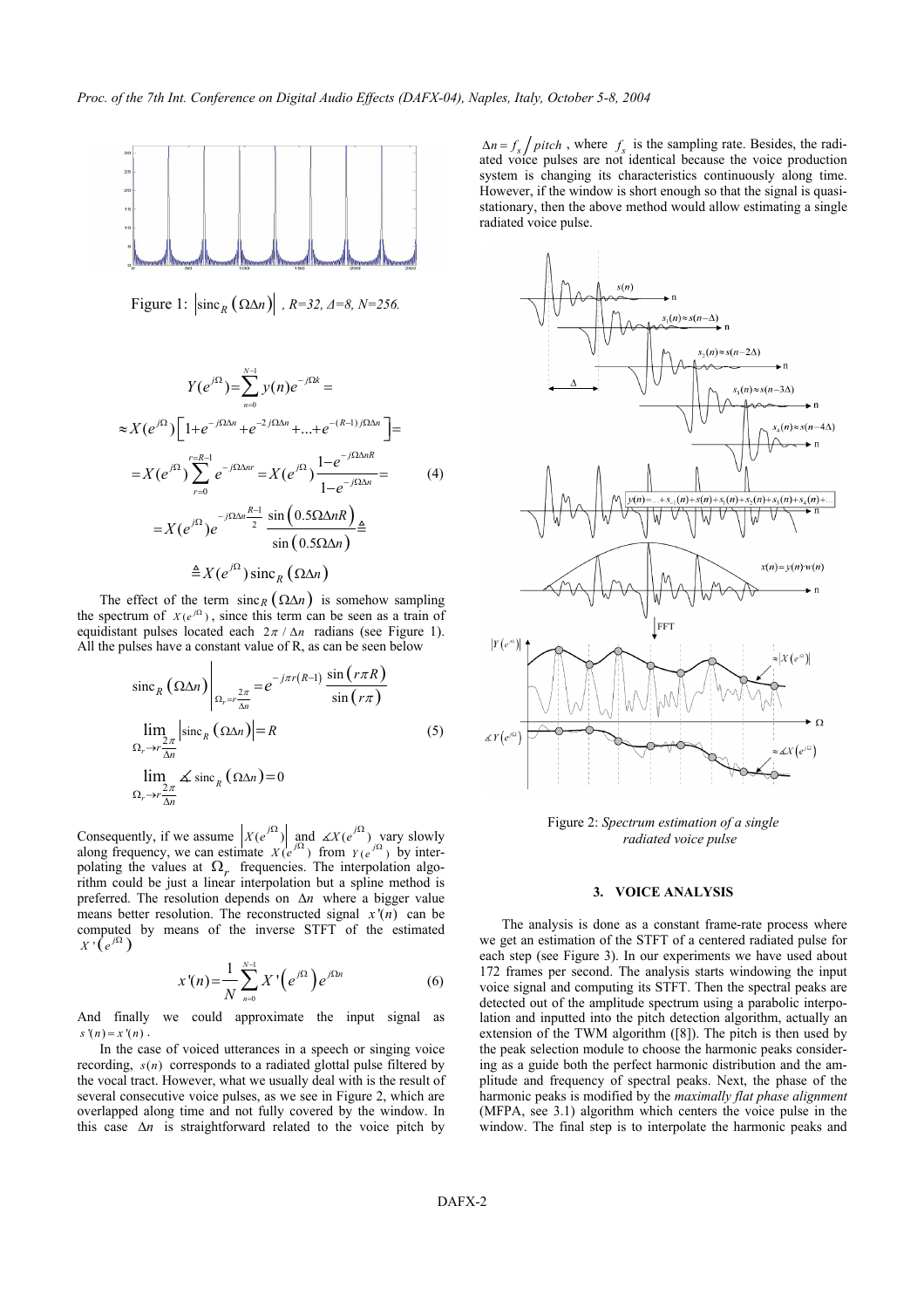estimate the spectrum of the radiated voice pulse  $X' (e^{j\Omega})$ . The amplitude spectrum is interpolated using a  $3<sup>rd</sup>$  order spline method and afterwards scaled by  $1/R$ , where  $R$  is the number of pulses contained in the analysis window. R can be computed from the pitch by

$$
R = \frac{N \cdot pitch}{f_s} \tag{7}
$$

Related to the window size *N*, we need a good frequency resolution in order to precisely detect the spectral peaks, therefore a long window. However, in such case, the transitions, attacks and releases would become considerably smoothed by the windowing since radiated pulses with different characteristics (energy, timbre) would be processed together and pitch would not be approximately constant along the window. The compromise adopted has been to adapt the size of the window to cover around three periods, which assures enough resolution to discern the peaks while at the same time increases the temporal resolution and improves the handling of non stationary parts. Besides, zero padding is applied in order to improve the spectrum resolution.



Figure 3: *Block diagram of the analysis process.* 

#### **3.1. Maximally flat phase alignment (MFPA)**

As will be seen later in the synthesis section, there is a need to control the position in time of each voice pulse. Therefore we need a way to estimate the position of each pulse or at least of one of them. One way to deal with this issue is to shift in time the input signal so that one of the voice pulses becomes centered in the window.

When the voice pulse is almost centered it happens that harmonics are usually synchronized in a way that the phase spectrum is nearly flat with phase shifts under each resonance (i.e. formant) area. This can be seen in Figure 2. Whenever we move the voice pulse, the corresponding time shift adds a phase shift which varies linearly along frequency ( $e^{j\Omega \Delta t}$ ). Thus, one way to estimate the pulse location is to estimate the slope of this linear phase shift. However, phase wrapping complicates the problem because all phase values are contained in the range  $[-\pi,\pi]$ .

We have come up with an easier method to approximate the center location. With this procedure we pretend to find the timeshift ∆*t* which minimizes the phase differences between harmonics, therefore obtaining a maximally flat phase alignment (MFPA), as explained in the following:

- a) Define several fundamental phase candidate  $\varphi_{c}^{\prime}{}_{0}$  in the interval  $[-π,π)$
- b) For each candidate, apply the corresponding time shift  $\Delta t_c$ to each harmonic peak. The phase of each harmonic  $\varphi_i$

will be rotated by  $\Delta \varphi_i = 2\pi f_i \Delta t_c$ , where  $f_i$  is the frequency of the harmonic.

c) Compute the sum of rotated phase differences as  $\varphi_{diff} = \sum_{i}$  | princarg  $(\varphi'_{i+1} - \varphi'_{i})$  |, where *princarg* is a function which puts an arbitrary radian phase value into the interval ]- $π, π$ ] by adding an integer number of periods ( $2π$ ).

After several candidates are estimated we obtain an error function which is similar to a sinusoid and whose minimum sets the desired fundamental phase  $\varphi$ <sub>m in</sub> which approximately centers the voice pulse (see Figure 4).

Actually only low frequency harmonics (up to around 3 Khz) are considered since usually most energy is located at low frequencies and also because higher frequency harmonics are often unstable or noisy. Besides a continuation algorithm for  $\varphi_{\min}$  is used for better handling noisy parts.



Figure 4: *Maximally flat phase alignment* 

#### **3.2. Phase Unwrapping and interpolation**

Whenever we want to interpolate the peak's phases we have to consider the wrapping issue and choose the shortest way between two consecutives phases. The unwrapping procedure sets the initial phase to be  $\phi_0 = \varphi_0$ . The next unwrapped phases  $\phi_i$  can be obtained iteratively by

$$
\phi_i = \phi_{i-1} + \text{princarg}\left(\phi_i - \phi_{i-1}\right) \tag{8}
$$

The estimated phase spectrum  $\angle X(e^{j\Omega})$  is then computed interpolating the unwrapped phases  $\phi_i$ . It may happen for successive harmonics that during phase unwrapping different number of peri-



Figure 5: *Phase unwrapping problem: different number of*  $2π$  *periods are added for harmonic i<sup>th</sup>.*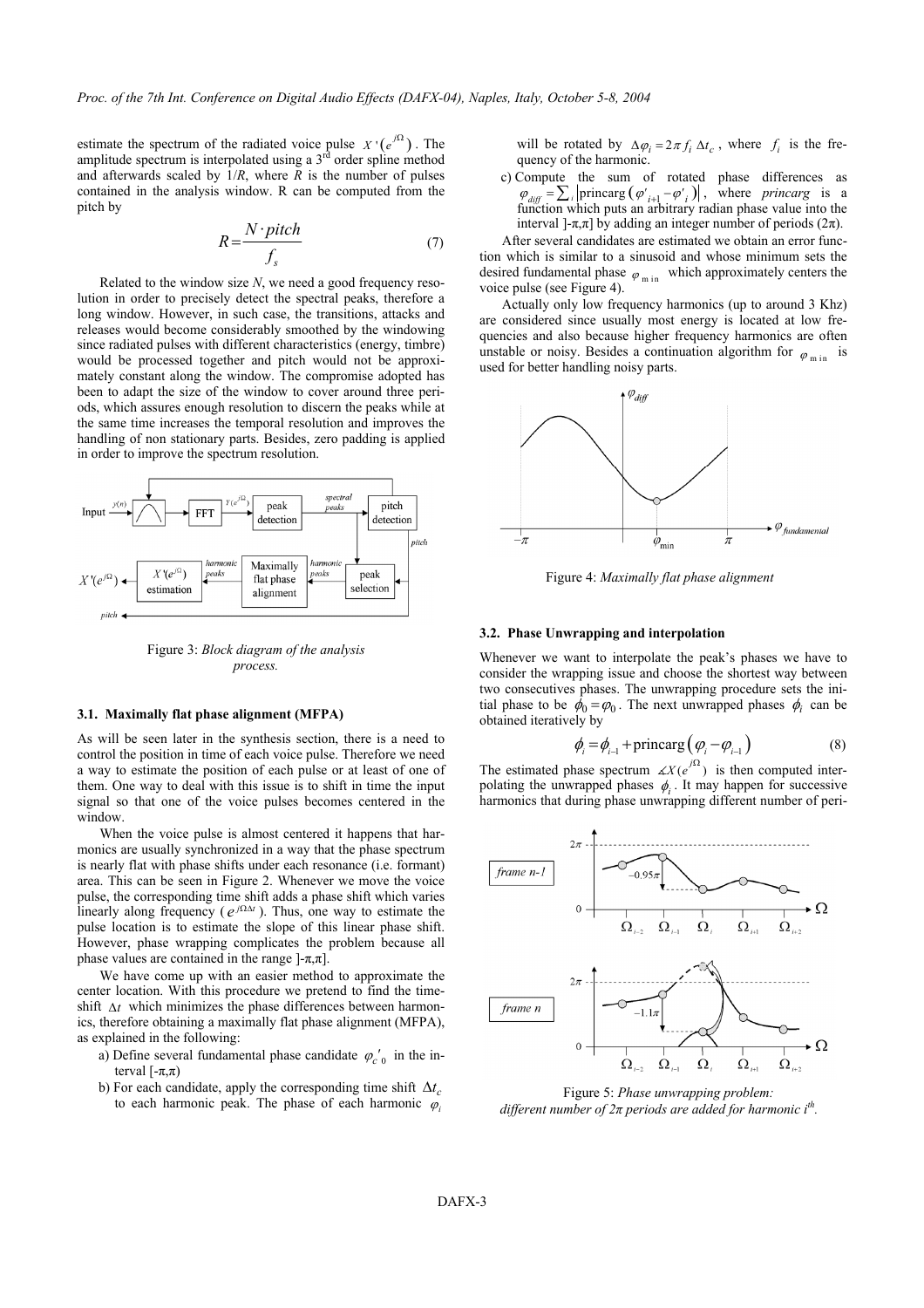ods are added for consecutive frames. In such case we will get discontinuities between the harmonics' frequencies after interpolation (see Figure 5).

In order to avoid this artifact, for each harmonic a phase correction ( $\Delta \phi_{correc}^{i}$ ) is added which compensates the period differences and slowly decays to zero, getting 0.1 radians closer each frame. This way, if in frame *n-*1 two consecutive harmonics (*i-1*  and *i*) have a phase difference of *-0.9π* and in the next frame *n* the difference become  $-I.1\pi$ , the phase correction would be  $\Delta \phi_{correc}^i = -2\pi$ . In the next frame  $n+1$ , the phase correction<br>would decay a little, thus  $\Delta \phi_{correc}^i = -2\pi + 0.1$ , and if the phase<br>difference becomes again -0.9 $\pi$  then  $2\pi$  would be added to the phase correction, so it would be  $\Delta \phi_{\text{correct}}^i = 0.1$ . The final sequence of phases for the harmonic *ith* would be  $\phi_{i-1} - 0.9\pi$ ,  $\phi_{i-1}$  –1.1 $\pi$ ,  $\phi_{i-1}$  –0.8 $\pi$ , with no unwrapping artifact.

## **4. SYNTHESIS**

The analysis outputs the estimated pitch and spectrum of radiated voice pulses centered in the window. In order to synthesize a voiced utterance, the first thing we have to do is to generate a sequence of pulse locations. Such sequence can be derived from the pitch envelope by separating consecutive pulses by one period time  $T = 1 / pitch$ . If we want to better match the input signal pulse sequence we could also use the unwrapped fundamental phase envelope and the outputs of the MFPA to determine the position of each pulse in the original sequence. We don't need to care about each pulse's amplitude since the original amplitude is preserved trough the estimated spectral amplitude itself.

Once we have filled the sequence we have to map each pulse to one analysis frame and get the radiated voice pulse spectrum. We can choose the nearest frame or interpolate the spectrum of the two closest frames to get smoother timbre transitions, which can be useful specially when applying a time-stretch transformation. At this point we can synthesize each pulse independently by means of an IFFT and then position it in the desired location. This would require an interpolation of the samples in time domain because pulse time onsets are not quantized to the sampling rate. However the positioning can also be done directly in frequency domain by adding a linear phase slope to the phase spectrum proportional to the required time-shift, which can written as

$$
\Delta \phi_r \left( \Omega \right) = \left( t_r - t_{frame} \right) \Omega \tag{9}
$$

where  $\Delta \phi_r(\Omega)$  is the phase increment for the *r<sup>th</sup>* pulse and  $t_{frame}$  is the center time of the current frame. Here we have to be careful about the hop and window size values because there is a limit of how much the signal can be shifted by this method since the window is finite and short. If the window size is *N* we can not time-shift the pulse more than *N*/2 samples, otherwise the pulse will appear in the opposite part of the window as an aliasing effect. This time-shift operation can be computed efficiently on a complex spectrum since the phase shift increases by a constant amount for consecutive bins, so we can compute only two cosinus for the whole spectrum and then two complex multiplications per bin.

Depending on the synthesis configuration it can be good to combine into a single IFFT several pulses so to speed up the process. This way we would generate a complex spectrum for each pulse and add it to the IFFT buffer. The computational cost for each synthesis frame would include a polar to complex conversion for each analysis frame used plus a time shift of the whole spectrum (*eq. (9)*) for each synthesized pulse. The computational cost would then be given by

$$
C = n_A \cdot p2c + 2 \cdot n_S \left( \text{cmul·}N + \text{cos} \right) + IFFT_N
$$

$$
p2c = Polar\ to\ complex\ conversion
$$
  
\ncmul = complex multiplication  
\ncos = cosinus calculation  
\nN = synthesis window size  
\n $n_A$  = analysis frames used  
\n $n_S$  = synthesis frames used =  $\frac{pitch \; hopsize}{f_S}$ 

However, in certain contexts the polar to complex conversion can be done in the analysis stage, this way reducing significantly the synthesis computational cost. This would be the case, for example, of a sample based singing voice synthesizer which reads a preanalyzed database.

The resulting time domain signal after the IFFT must be multiplied by an overlapping window and added to the output sound buffer. A triangular window would be fine but it must have a size shorter then *N* to avoid artifacts due to time aliasing (the edges of the synthesized buffer will not be used). Here it is interesting to point out that the estimated spectrum of the radiated voice pulse  $X'(\epsilon^{i\Omega})$  is not convolved anymore with the analysis window, thus the reconstructed signal doesn't need to be divided by it before overlapping.

In Figure 7 we can observe several examples where a single pulse has been synthesized out of the analysis of the voiced utterance. Besides, in Figure 6 we can see how it looks an isolated radiated voice pulse obtained from a vocal fry phonation with an extremely low pitch of about 30 Hz.



Figure 7: *Synthesis of a single pulse from the analysis of a recorded voiced utterance. On three of the examples the synthesized pulse location has been synchronized to the original one* 



Figure 6: *Recording of a vocal fry phonation where the whole radiated glottal pulse is visible* 

## **4.1. Voice residual**

In the estimation of  $X \rvert (e^{j\Omega})$  we have obtained a spectrum from the interpolation of the harmonic peaks. It is clear that we have disregarded all the data contained in the spectrum bins between the harmonic frequencies. This data often explain irregularities of the pulse sequence (time and amplitude) plus noisy or breathy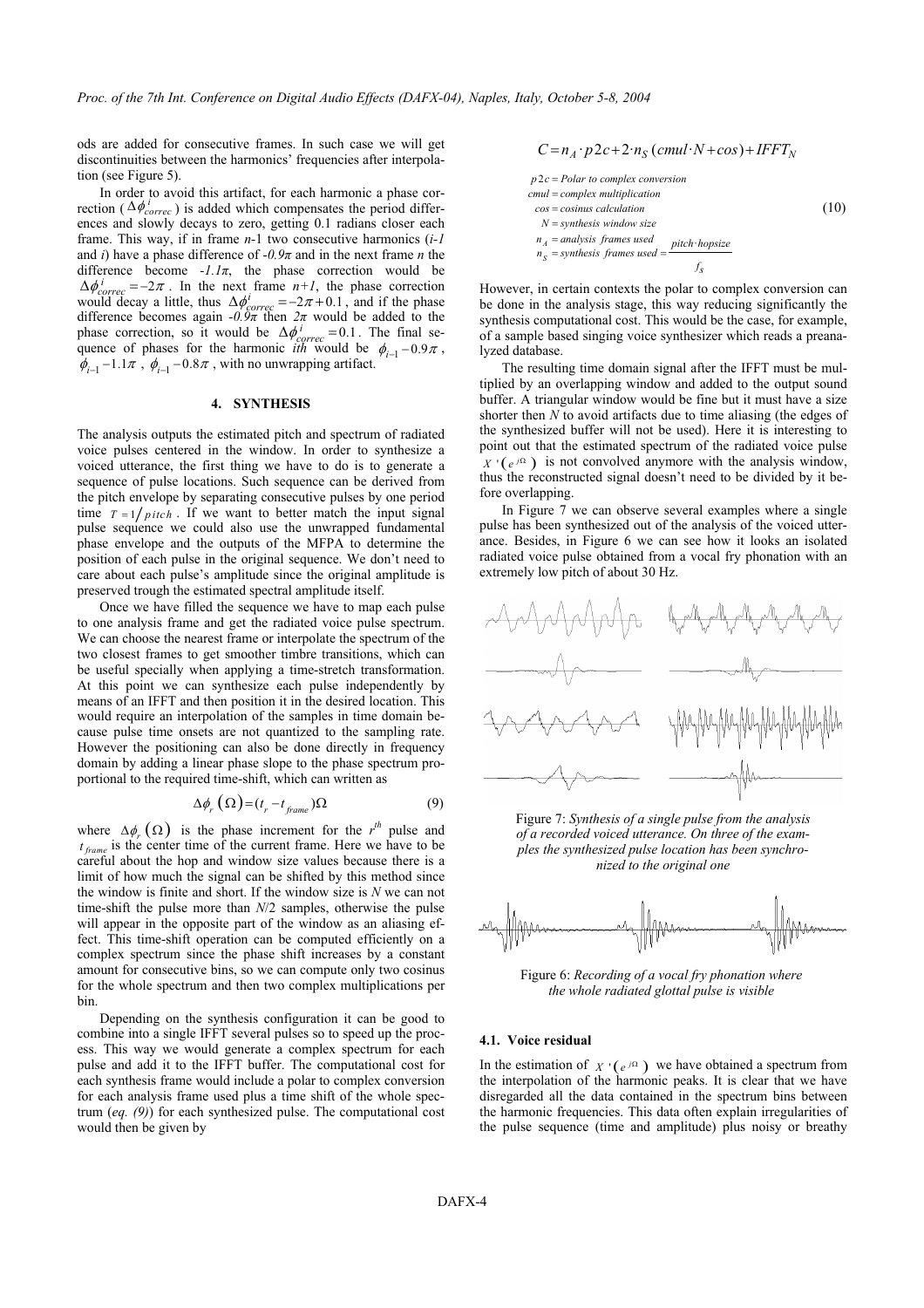characteristics of the voice. These irregularities could be somehow reproduced by analyzing the unwrapped fundamental phase envelope and the outputs of the MFPA. On the other hand, the breathy part could be synthesized using some of the original spectrum data.

Initially we tried to use the residual obtained by subtracting in frequency domain perfect sinusoids with the amplitude, frequency and phase values of the detected harmonics to the original spectrum. However, sometimes we found that some harmonic information was kept, especially in transitions, producing artifacts. Better results can be obtained by applying comb-like filters to this residual which attenuate the frequency bands around the harmonic frequencies. Adding this residual to the synthesized signal adds a natural breathy characteristic very close to the original one.

#### **4.2. Unvoiced segments**

The proposed algorithm is thought to be used only in voiced sections, since it assumes a periodic signal as input. Actually, in our experiments we have combined it with a phase-vocoder based technique for unvoiced segments, in which a white noise source is filtered with the spectral amplitude of the input signal. This method allows applying transformations with high quality results. However, it fails to properly handle transients, so plosives consonants are smeared and intelligibility is degraded. In order to improve the results we have adapted a transient processing algorithm which is able to detect them and discriminate which spectral peaks contribute to them ([9]).

# **5. VOICE TRANSFORMATIONS**

Several voice transformations can be achieved using this technique, from high level (pitch-shifting, time-scaling, timbre modifications) to low level ones (independent pulse control). In this section we will briefly present how some of them can be applied.

#### PITCH and TIME-SCALING

Pitch and time-scaling transformations can be implemented in a similar way to TD-PSOLA, controlling the speed at which the sequence of analysis frames is read and distance between pulses. The timbre will be preserved as long as the estimated amplitude spectrum is not modified.

## TIMBRE MODIFICATION

Timbre can be modified by scaling, warping or equalizing the estimated spectral amplitude of each pulse. In the real case, if a formant is shifted in frequency the related phase shift (see 3.1) is shifted as well. This means it would be desirable to scale and warp the spectral phase envelope as well. This could be done by applying the same transformation to both amplitude and phase envelopes of the polar spectrum or just applying it once to the complex spectrum.

# VOICE DISORDERS

Several voice disorders, intentional or not, can be characterized by irregularities in the excitation glottal pulse sequence, both in time (jitter) and amplitude (shimmer). These irregularities can be described mostly by the appearance of subharmonics in the spectrum, which are hard to manipulate in frequency domain. However, in our case, we have an independent control of the location and amplitude of each pulse, thus easily different patterns of irregularities can be synthesized and even vary along time. We have observed that sometimes in a growl pattern (as the one shown in Figure 8) voice pulses have different timbres which differ by some equalization. In this example the two pulses with more amplitude experience a significant boost around 4 Khz. This behavior can also be reproduced with the presented technique by equalizing differently each pulse's amplitude spectrum.



Figure 8: *Growl example* 

## **6. RESULTS AND CONCLUSIONS**

The presented method is able to isolate radiated voice pulses and model them in frequency domain. Several high and low level transformations can be applied to voiced utterances with high quality results. It provides an independent control of each synthesized pulse allowing easily to apply voice disorders patterns. The proposed algorithm is not suitable for unvoiced sections and therefore we have combined it with a phase-vocoder based technique to deal with them.

Compared to classical time-domain methods, the presented algorithm is able to obtain the whole voice pulse response and to apply complex timbre transformations. Compared to frequencydomain techniques it provides a way to control each pulse independently and minimizes artifacts due to noisy peaks and local spectrum contextualization.

This method has some difficulties to process voice utterances with vocal disorders. In such case, pulse onsets need to be detected, as well as some timbre differences at pulse level. More research should be done in this area.

We have tested the algorithm only with vocal sounds. It would be nice to test it with other instruments as well. This would lead us to think that maybe the presented algorithm is not so much related to voice modeling but to periodic signal modeling. However, it has been developed thinking on dealing with voice most relevant characteristics (periodicity, impulsive characterization as result of filtering a sequence of pulses, formants and their effect on the harmonic phase synchronization...) and also trying to achieve the most typical and interesting voice transformations.

## **7. REFERENCES**

- [1] Moulines, E. and Charpentier, F., *Pitch synchronous waveform processing techniques for text to speech synthesis using diphones*, Speech Communication, 9(5/6), 453-467, 1990.
- [2] Verhelst, W. and Roelands, M., *An overlap-add technique based on waveform similarity (WSOLA) for high quality timescale modification of speech*, Proceedings for the International Conference of Acoustics, Speech, and Signal Processing, Minneapolis 1993.
- [3] X. Rodet, Y. Potard, J.B.B. Barrière, *The CHANT Project: From the Synthesis of the Singing Voice to Synthesis in General,* Computer Music Journal, 8(3):15-31, 1984